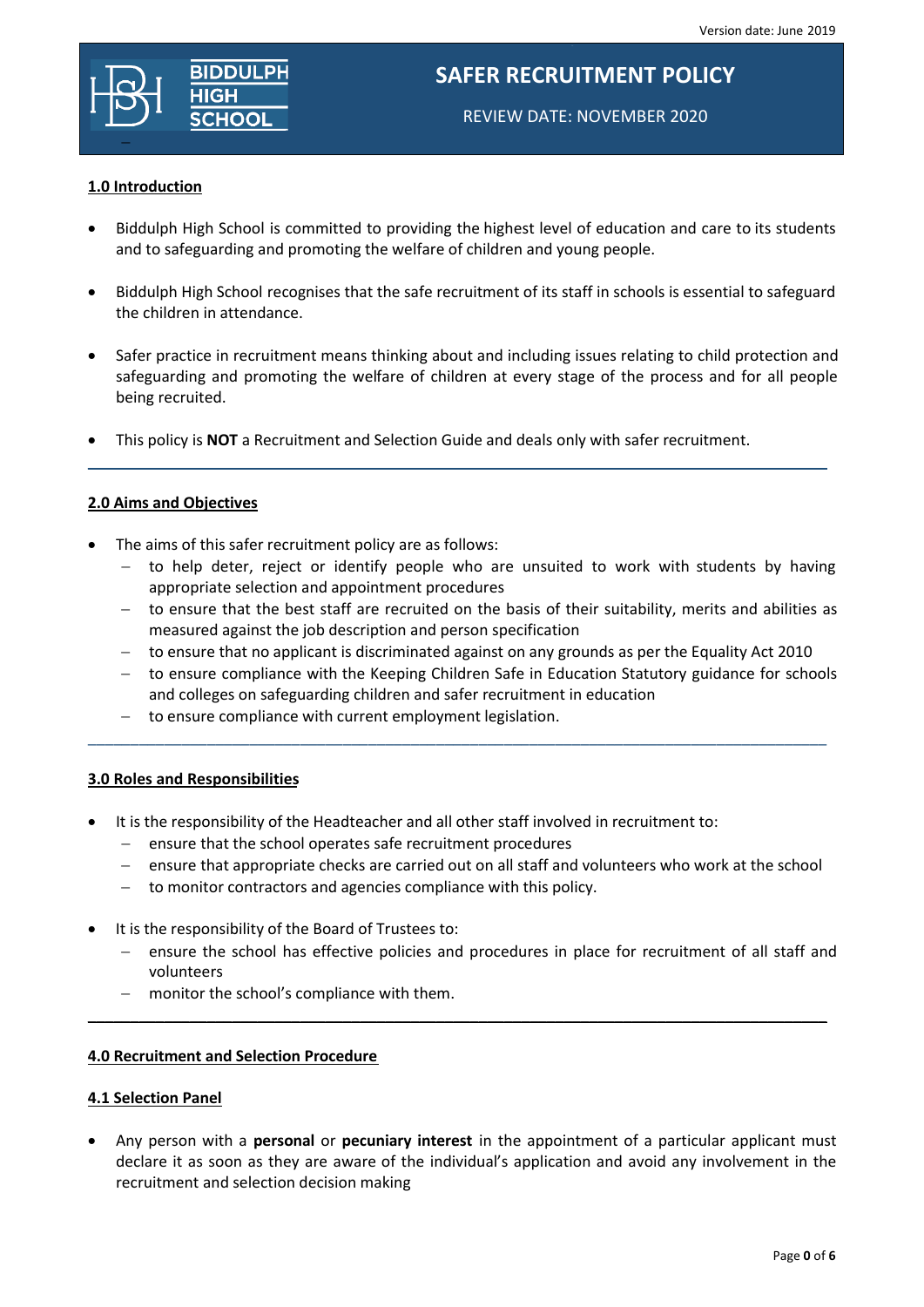• At least one member of the selection panel will have completed Safer Recruitment Training.<sup>1</sup>

## **4.2 Job Descriptions and Person Specifications**

- Every job description and person specification will make reference to the post-holder's responsibility for safeguarding and promoting the welfare of children
- The person specification will include specific reference to suitability to work with children.

# **4.3 Advertisements**

- Adverts for all posts will include the Academies commitment to Safeguarding and the fact the post is exempt from the Rehabilitation of Offenders Act i.e. This School/Academy is committed to safeguarding and promoting the welfare of children and young people/vulnerable adults and expects all staff and volunteers to share this commitment
- This position is subject to appropriate vetting procedures including a criminal records check from the Disclosure and Barring Service (formerly CRB) which will require you to disclose details of all unspent and unfiltered spent reprimands, formal warnings, cautions and convictions in your application form.

# **4.4 Application Forms**

- All prospective applicants must complete, in full, an application form
- CV's or general letters of application will not be accepted
- Application forms and supporting information will be scrutinised fully and explored with the applicant where necessary to resolve any discrepancies or anomalies
- As part of the application process (usually on the application form) applicants will be asked to complete a criminal records self-disclosure
- All applicants will also be provided with the Safer Recruitment Policy.

# **4.5 References**

**.** 

- Professional and character references will include specific questions relating to the role applied for, a candidate's suitability to work with children, any substantiated allegations relating to children and/or any disciplinary action taken in relation to their work or contact with children as a result of which penalties or sanctions have either expired or remain in force
- References will also be used to confirm details provided by the applicant in the application form (such as the experience and qualifications claimed by the applicant)
- References will always be sought and obtained directly from the referee they will not be accepted directly from the applicant
- Where necessary, referees will be contacted by telephone or email in order to clarify any anomalies or discrepancies. A detailed written note will be kept of such exchanges
- Open references or testimonials will not be accepted and only written references will be considered
- References will be sought on all shortlisted candidates, including internal ones, and where possible will be obtained before interview so that any issues of concern they raise can be explored further with the referee, and taken up with the candidate at interview. Where it is not possible to obtain references prior to interview because of delay on the part of the referee a reference will be received and scrutinised prior to confirmation of appointment
- In all instances where an applicant currently works in a school or educational setting, a reference will **always** be sought from the Headteacher (or Chair of Governors for Headteacher appointments) of that establishment
- If a candidate for a position is not currently employed in a school, but has been in their past, we will check with the school, college or local authority at which they were most recently employed, to confirm details of their employment and their reasons for leaving

<sup>1</sup> School Staffing (England) (Amendment) Regulations 2014 mean that from 1 September 2014 training providers no longer have to be approved by the secretary of state.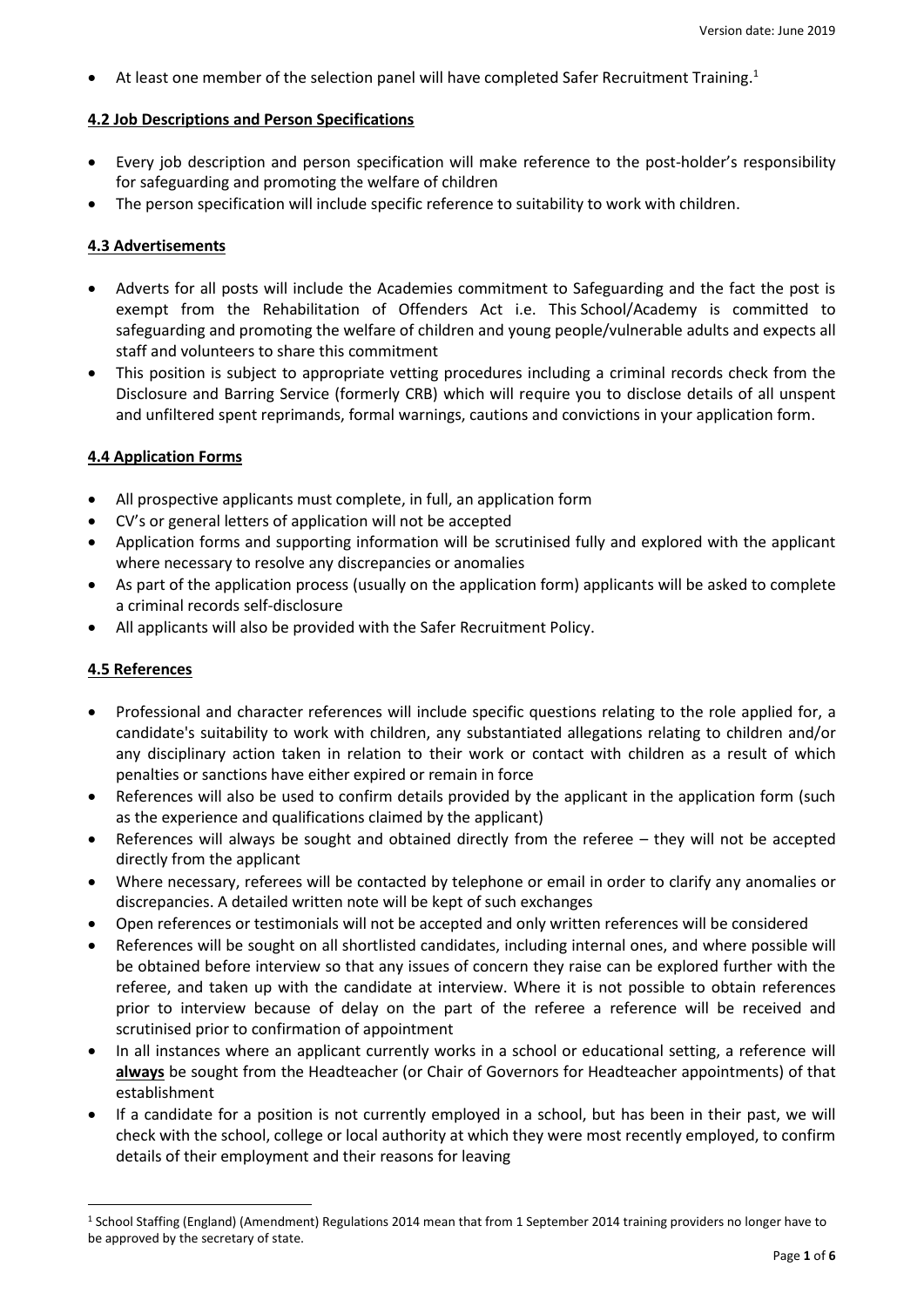- A minimum of two references will be received and scrutinised one to be from the current or most recent employer
- Information provided by the Headteacher for an internal candidate will be considered like a reference for an external candidate
- If a panel member knows something factual (i.e. that can be supported by evidence) about a potential candidate that other members may not know, the information will be shared so that the panel itself can decide if it is relevant
- Any information about past disciplinary action or allegations should be considered carefully when assessing the applicant's suitability for the post (including information obtained from the NCTL Teacher Services checks referred to in 5.1).

### **4.6 Interviews**

- Interviews will be required for all shortlisted applicants and will always be conducted face to face. Telephone interviews may be used at the shortlisting stage but will not be a substitute for a face to face interview.
- Candidates will always be required to:
	- $-$  Explain any gaps in employment
	- Explain any anomalies or discrepancies in the information available to the selection panel
	- Declare any information that is likely to appear on a DBS disclosure
	- Demonstrate their attitudes, motives and values for working with children and young people, and their capacity to safeguard and protect the welfare of children and young people
	- Bring with them evidence of their identity (photographic), address and qualifications. Original documents only will be accepted and photocopies will be taken. Unsuccessful applicant's documents will be destroyed.

# **5.0 Making the Offer of Appointment**

 An offer of appointment to a successful candidate, including one who has lived or worked abroad, is conditional upon satisfactory completion of the following pre-employment checks.

\_\_\_\_\_\_\_\_\_\_\_\_\_\_\_\_\_\_\_\_\_\_\_\_\_\_\_\_\_\_\_\_\_\_\_\_\_\_\_\_\_\_\_\_\_\_\_\_\_\_\_\_\_\_\_\_\_\_\_\_\_\_\_\_\_\_\_\_\_\_\_\_\_\_\_\_\_\_\_\_\_\_\_\_\_\_\_

- The Appointing Officer will:
	- verify a candidate's identity, following the DBS identity checking guidelines [https://www.gov.uk/government/publications/dbs-identity-checking-guidelines/id-checking](https://www.gov.uk/government/publications/dbs-identity-checking-guidelines/id-checking-guidelines-for-dbs-check-applications)[guidelines-for-dbs-check-applications](https://www.gov.uk/government/publications/dbs-identity-checking-guidelines/id-checking-guidelines-for-dbs-check-applications)
	- obtain a certificate for an enhanced DBS check with a barred list information where the person will be engaging in regulated activity
	- obtain a separate barred list check if an individual will start work in regulated activity before the DBS certificate is available
	- check that a candidate to be employed as a teacher, or to carry out 'teaching' work, is not subject to a prohibition order issued by the Secretary of State, using the NCTL Teacher Services website (formerly called 'Employer Access Online')
	- check that a candidate to be employed in a management position within an academy is not prohibited from doing so (a section 128 direction), using the NCTL Teacher Services website
	- verify the candidate's mental and physical fitness to carry out their work responsibilities PEAQ or Assessment of Fitness to Work
	- conduct other checks related to the requirements of the role e.g. driving licence or valid insurance
	- $-$  verify the person's right to work in the UK
	- if a person has lived, or worked outside the UK make any further appropriate checks (para 9 below)
	- verify professional qualifications, by requesting certificates of evidence as appropriate
	- for staff who work in childcare provision or who are directly concerned with the management of such provision we will ensure that appropriate checks are carried out to ensure that individuals are not disqualified under the Childcare (Disqualification) Regulations 2009 by requiring signature on declaration form (Appendix 1)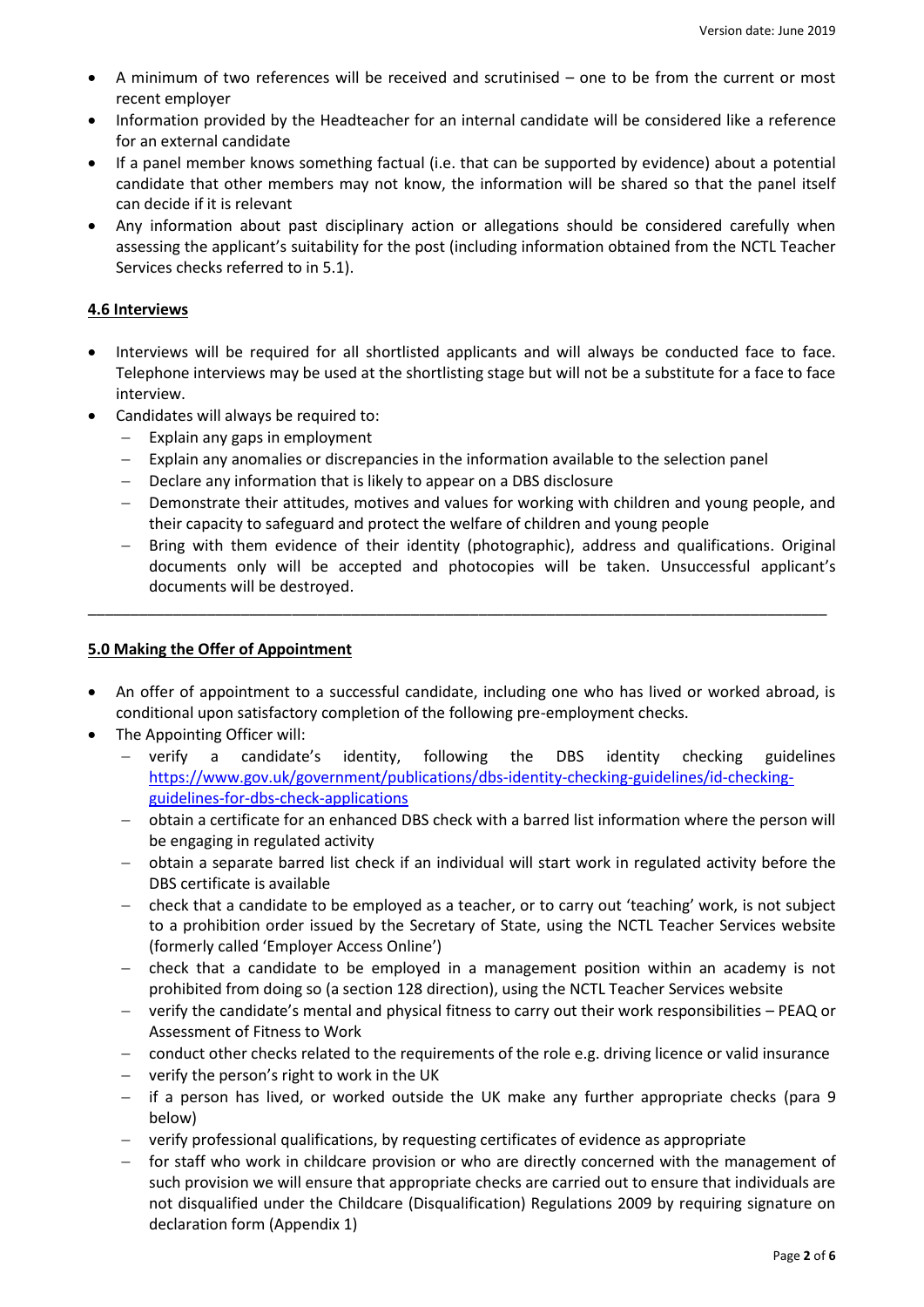### **5.1 DBS Certificate**

- A DBS certificate will be obtained from the candidate before or as soon as practicable after appointment. Alternatively, if the applicant has subscribed to it and gives permission, we may undertake an online update check through the DBS Update Service.
- Before using the Update Service, we will:
	- obtain consent from the applicant to do so
	- $-$  confirm the certificate matches the individual's identity
	- $-$  examine the original certificate to ensure that it is for the appropriate workforce and level of check, e.g. enhanced certificate/enhanced including barred list information.

### **5.2 Agency and Third Party Staff**

- We will obtain written notification from any agency, or third party organisation, we use that the organisation has carried out the checks on an individual who will be working at the School/Academy that we would otherwise perform.
- This will include, as necessary, a barred list check, prior to appointing that individual. We will also check that the person presenting themselves for work is the same person on whom the checks have been made.

### **5.3 Volunteers**

- We will prevent people who pose a risk of harm from working with children by adhering to statutory responsibilities to check staff who work with children, taking proportionate decisions on whether to ask for any checks beyond what is required; and ensuring volunteers are appropriately supervised. Under no circumstances will we allow a volunteer in respect of whom no checks have been obtained to be left unsupervised or allowed to work in regulated activity.
- If we appoint volunteers, we will adopt the same recruitment measures as we would for paid staff. Where the volunteering role will be a one-off such as accompanying teachers and students on a day outing or helping at a concert or school fete, such measures would be unnecessary provided that the person is not to be left alone and unsupervised in charge of children.
- In summary:
	- For new volunteers in regulated activity who will regularly teach or look after children on an unsupervised basis or provide personal care on a one-off basis we will obtain an enhanced DBS certificate with a barred list check
	- For new volunteers not in regulated activity we will obtain an enhanced DBS certificate
	- For existing volunteers who provide personal care, we will consider obtaining an enhanced DBS certificate with barred list check
	- $-$  For other existing volunteers who are unsupervised and continuing with their current duties, unless there is cause for concern we will not request a DBS check with barred list check because the volunteer should already have been checked
	- For existing volunteers not in regulated activity there is no requirement to request an enhanced DBS check. However, we may choose to request one if we judge it necessary but we cannot request a check of the barred list
	- If a volunteer is not engaging in regulated activity, we will undertake a risk assessment and use our professional judgement and experience when deciding whether to seek an enhanced DBS check.

### **5.4 Governors**

 All Governors in maintained schools must now have an Enhanced DBS check. Any Governors who volunteer in our establishment will be treated on the same basis as other volunteers, that is, an enhanced DBS check with a barred list check if they are to be engaged in regulated activity.

\_\_\_\_\_\_\_\_\_\_\_\_\_\_\_\_\_\_\_\_\_\_\_\_\_\_\_\_\_\_\_\_\_\_\_\_\_\_\_\_\_\_\_\_\_\_\_\_\_\_\_\_\_\_\_\_\_\_\_\_\_\_\_\_\_\_\_\_\_\_\_\_\_\_\_\_\_\_\_\_\_\_\_\_\_\_\_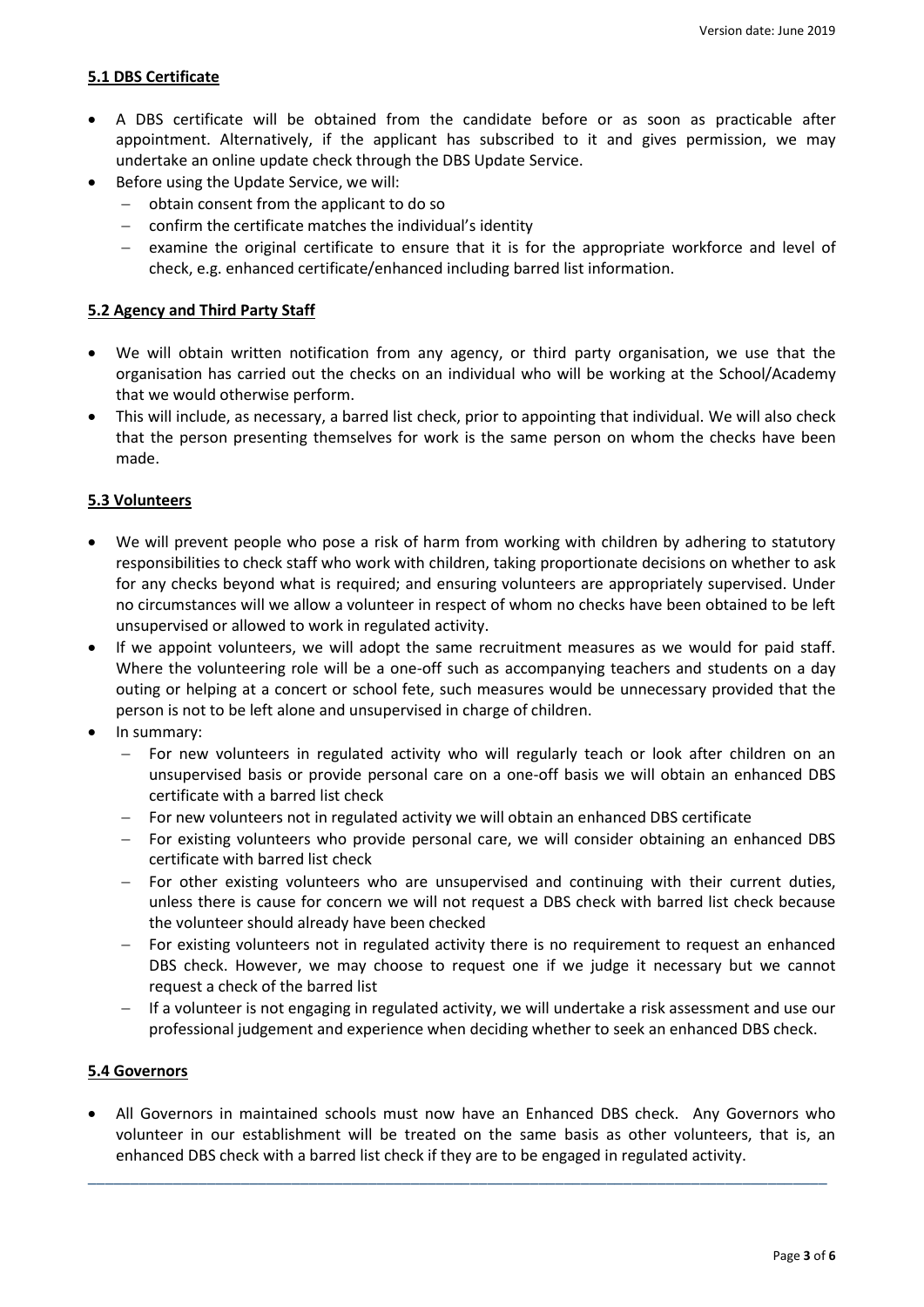### **6.0 Induction**

- All new employees will be given an induction programme which will include systems within the School/Academy which support safeguarding. This includes:
	- $-$  the child protection/ safeguarding policy
	- the staff code of conduct
	- the Designated Safeguarding Lead
	- Acceptable use of IT agreement.
- All staff members will also receive appropriate child protection training which is regularly updated.
- All staff will be required as part of their induction to read and understand at least part one of the Keeping Children Safe in Education 2016 statutory guidance.

\_\_\_\_\_\_\_\_\_\_\_\_\_\_\_\_\_\_\_\_\_\_\_\_\_\_\_\_\_\_\_\_\_\_\_\_\_\_\_\_\_\_\_\_\_\_\_\_\_\_\_\_\_\_\_\_\_\_\_\_\_\_\_\_\_\_\_\_\_\_\_\_\_\_\_\_\_\_\_\_\_\_\_\_\_\_\_

### **7.0 Single Central Record**

- A single centralised record is kept in accordance with the DfE requirements. This is kept up to date by The Business Manager and is retained securely by the School/Academy. It contains the following details:
	- all staff (including supply staff, and teacher trainees on salaried routes) who work at the school
	- $-$  regular volunteers who are engaged in regulated activity
	- Trustees.
- The information recorded on these individuals is whether or not the following checks have been carried out or certificates obtained, and the date on which the checks were completed:
	- an identity check
	- $-$  a barred list check
	- an enhanced DBS check
	- a prohibition from teaching check
	- $-$  further checks on people living or working outside the UK
	- a check of professional qualifications
	- a check to establish the person's right to work in the United Kingdom
	- Disqualification by Association declaration form where relevant.
- Where checks are carried out on volunteers, this will also be recorded on the single central record.
- For supply staff, we will also include whether written confirmation that the employment business supplying the member of supply staff has carried out the relevant checks and obtained the appropriate certificates.
- A designated Trustee will be responsible for auditing the Single Central Record and reporting his/her findings to the full Governing Body annually.

\_\_\_\_\_\_\_\_\_\_\_\_\_\_\_\_\_\_\_\_\_\_\_\_\_\_\_\_\_\_\_\_\_\_\_\_\_\_\_\_\_\_\_\_\_\_\_\_\_\_\_\_\_\_\_\_\_\_\_\_\_\_\_\_\_\_\_\_\_\_\_\_\_\_\_\_\_\_\_\_\_\_\_\_\_\_\_

## **8.0 Record Retention**

- Copies of DBS certificates will not be retained as this is not a requirement of the duty to maintain the Single Central Record.
- A copy of the other documents used to verify the successful candidate's identity, right to work and required qualifications will be kept for the personnel file.

\_\_\_\_\_\_\_\_\_\_\_\_\_\_\_\_\_\_\_\_\_\_\_\_\_\_\_\_\_\_\_\_\_\_\_\_\_\_\_\_\_\_\_\_\_\_\_\_\_\_\_\_\_\_\_\_\_\_\_\_\_\_\_\_\_\_\_\_\_\_\_\_\_\_\_\_\_\_\_\_\_\_\_\_\_\_\_

### **9.0 Applications from Overseas Applicants**

 If an applicant has lived or worked overseas for a period of at least 3 months during the previous 5 years then further checks will be made to ensure that any relevant events that occurred outside the UK can be considered. The Home Office has published guidance on criminal record checks for overseas applicants and can be accessed at [https://www.gov.uk/government/publications/criminal-records](https://www.gov.uk/government/publications/criminal-records-checks-for-overseas-applicants)[checks-for-overseas-applicants.](https://www.gov.uk/government/publications/criminal-records-checks-for-overseas-applicants)